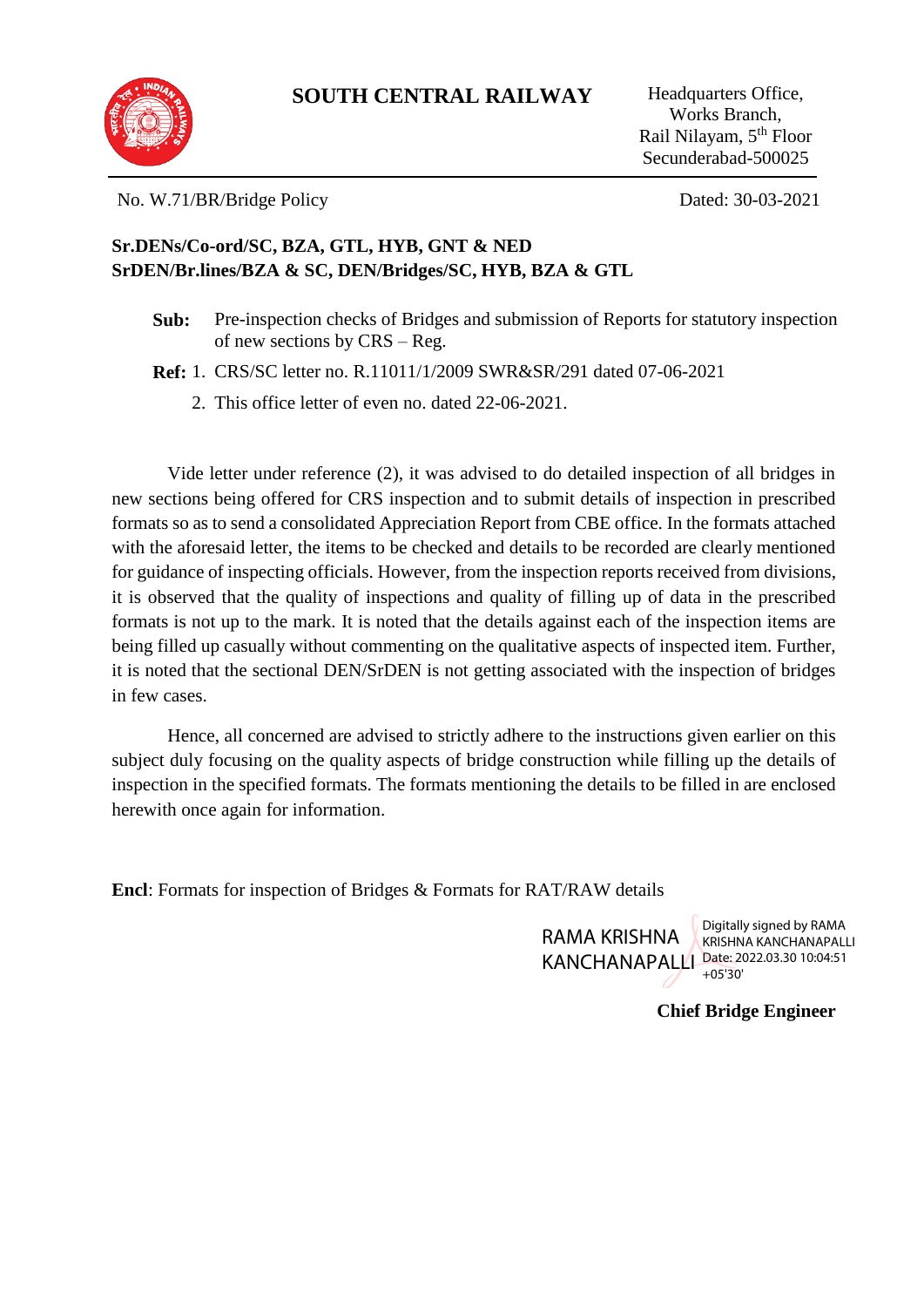## **Format for inspection of Minor Bridges**

| Bridge no:                           |                    | <b>Block Section &amp; Km:</b> |                 |                  |
|--------------------------------------|--------------------|--------------------------------|-----------------|------------------|
| Span configuration:                  |                    |                                | Structure type: |                  |
| Bridge usage type:                   |                    | GAD no:                        |                 |                  |
| Loading Standard:                    |                    | Alignment:                     |                 | Grade:           |
| Rail Level:                          | Formation level:   |                                |                 | Bed level:       |
| Exg. Bridge Span & Type:             |                    |                                |                 | Completion date: |
| Concrete grade used in Substructure: | in Superstructure: |                                |                 |                  |

### **Bridge Inspection details**

| Sno            | <b>Item</b>                                                                        | <b>Observations / Details of inspection</b>                                                                                                                                                                      |
|----------------|------------------------------------------------------------------------------------|------------------------------------------------------------------------------------------------------------------------------------------------------------------------------------------------------------------|
| $\mathbf{1}$   | <b>CRS</b> sanction details:                                                       | (details of CRS sanction to be recorded if applicable)                                                                                                                                                           |
| $\overline{2}$ | Standard drawings<br>references & approval of<br>non-std. drawings:                | (details of std. drawings used for substructure & superstructure to<br>be recorded. For non-std. drawings, it should be mentioned<br>whether details of approval by competent authority are available<br>or not) |
| 3              | Vertical clearance provided:                                                       | (VC provided to be recorded duly commenting on its adequacy as<br>per extant instructions and conformity with approved GAD)                                                                                      |
| 4              | Free Board provided:                                                               | (FB provided to be recorded duly commenting on its adequacy as<br>per extant instructions and conformity with approved GAD)                                                                                      |
| 5              | Completion drawing:                                                                | (Observations on completion drawing to be recorded reg.<br>deviations, soil strata, certification by field officials reg. non-<br>erodible strata for BOX etc.)                                                  |
| 6              | Deviations from GAD:                                                               | (all deviations from approved GAD to be recorded here along with<br>details of approval for deviations)                                                                                                          |
| $\overline{7}$ | Protective works (Flooring,<br>pitching, curtain wall, drop<br>wall, toe wall etc. | (Provision and Condition of all protective works i.e., flooring,<br>pitching, curtain/drop walls, toe walls etc., to be recorded)                                                                                |
| 8              | Eccentricity of track                                                              | (eccentricity of track over slab bridges to be recorded)                                                                                                                                                         |
| 9              | Damages to exg. Bridge<br>during construction                                      | (any damages caused to exg. Bridge during construction of new<br>bridge to be recorded along with rectification done)                                                                                            |
| 10             | Lateral restraint to ballast<br>retainers                                          | (Provision of lateral restraint over piers for slabs bridges to be<br>recorded)                                                                                                                                  |
| 11             | Defects in concrete surface<br>(substructure &<br>superstructure)                  | (all defects in concrete surface like honeycombing, cracks, spalling,<br>chipping of edges, plastering, shuttering defects etc. to be recorded<br>along with the rectification done)                             |
| 12             | NDT observations of<br>concrete (substructure &<br>superstructure)                 | (NDT observations with rebound hammer at few sample locations<br>on substructure & superstructure for various grades of concrete<br>used in construction to be recorded)                                         |
| 13             | Marking of HFL, DL                                                                 | (HFL & DL marked or not and marked correctly or not)                                                                                                                                                             |
| 14             | Any other deficiencies or<br>observations on quality of<br>construction.           | (any other defects / deficiencies noticed during inspection of the<br>bridge to be recorded including waterway clearance)                                                                                        |
| 15             | Rectification / Attention                                                          | (all items requiring attention / rectification to be recorded)                                                                                                                                                   |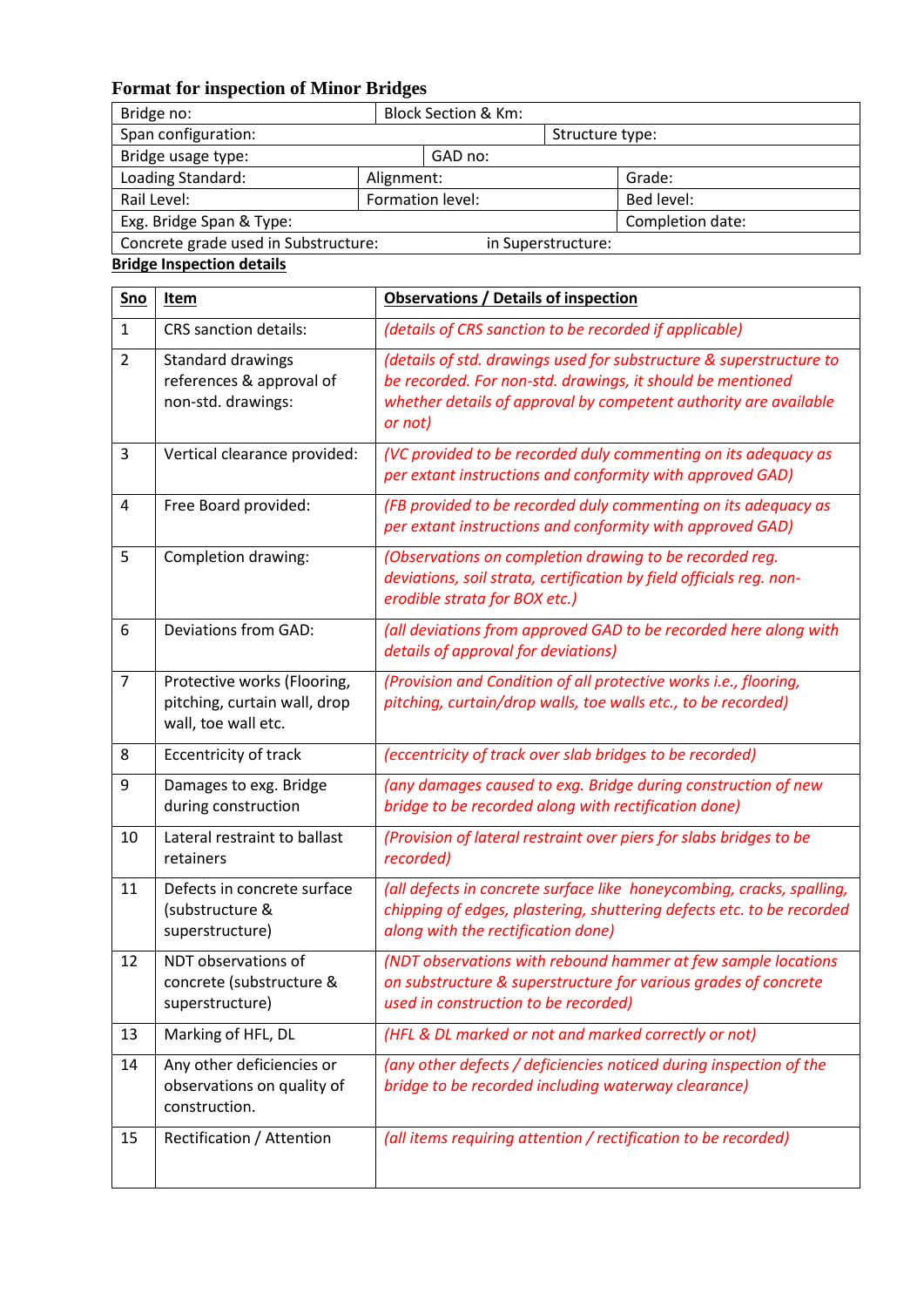### **Format for inspection of ROBs**

| Bridge no:                           | <b>Block Section &amp; Km:</b> |                         |                       |                    |  |
|--------------------------------------|--------------------------------|-------------------------|-----------------------|--------------------|--|
| Span configuration:                  |                                |                         |                       | Structure type:    |  |
| GAD no:                              |                                |                         |                       | Loading standard:  |  |
| Skew angle:                          |                                |                         | Approach Road grades: |                    |  |
| Rail Level:                          |                                | Level of girder bottom: |                       |                    |  |
| No. of tracks under ROB:             |                                |                         | Completion date:      |                    |  |
| Concrete grade used in Substructure: |                                |                         |                       | in Superstructure: |  |

#### **Bridge Inspection details**

| Sno                     | Item                                                                     | <b>Observations / Details of inspection</b>                                                                                                                                                                      |  |  |  |
|-------------------------|--------------------------------------------------------------------------|------------------------------------------------------------------------------------------------------------------------------------------------------------------------------------------------------------------|--|--|--|
| $\mathbf{1}$            | <b>CRS</b> sanction details:                                             | (details of CRS sanction to be recorded if applicable)                                                                                                                                                           |  |  |  |
| $\overline{2}$          | Standard drawings<br>references & approval of<br>non-std. drawings:      | (details of std. drawings used for substructure & superstructure to<br>be recorded. For non-std. drawings, it should be mentioned<br>whether details of approval by competent authority are available<br>or not) |  |  |  |
| 3                       | Vertical clearance provided:                                             | (VC provided above RL up to bottom of girders to be recorded)                                                                                                                                                    |  |  |  |
| $\overline{\mathbf{4}}$ | Lateral clearances provided:                                             | (Lateral clearances from CL of track to abutments to be recorded)                                                                                                                                                |  |  |  |
| 5                       | Completion drawing:                                                      | (Observations on completion drawing to be recorded regarding<br>deviations, soil strata etc.)                                                                                                                    |  |  |  |
| 6                       | Deviations from GAD:                                                     | (all deviations from approved GAD to be recorded along with<br>details of approval for deviations)                                                                                                               |  |  |  |
| $\overline{7}$          | Protective works (pitching,<br>toe wall etc.)                            | (Condition of all protective works i.e., pitching, toe walls etc., to be<br>recorded)                                                                                                                            |  |  |  |
| 8                       | Road protection works                                                    | (Condition of crash barriers, hand railing etc., to be recorded)                                                                                                                                                 |  |  |  |
| 9                       | <b>Quality Control</b>                                                   | (QC on material testing, cube / steel testing, permeability test,<br>painting, workmanship etc., to be recorded)                                                                                                 |  |  |  |
| 10                      | Foundations:                                                             | (Depth of foundation, SBC, Pile load test details - static / dynamic /<br>integrity to be recorded)                                                                                                              |  |  |  |
| 11                      | <b>Bearings</b>                                                          | (Type and condition of bearings provided, testing details,<br>eccentricity in laying etc., to be recorded)                                                                                                       |  |  |  |
| 12                      | Defects in concrete surface<br>(substructure &<br>superstructure)        | (all defects in concrete surface like honeycombing, cracks, spalling,<br>chipping of edges, plastering, shuttering defects etc. to be recorded<br>along with the rectification done)                             |  |  |  |
| 13                      | NDT observations on<br>concrete (substructure &<br>superstructure)       | (NDT observations with rebound hammer at few sample locations<br>on substructure & superstructure for various grades of concrete<br>used in construction to be recorded)                                         |  |  |  |
| 14                      | PSC / Steel girders                                                      | (Fabrication inspection details for steel girders by RDSO/Rly/3rd<br>party & Stressing details for PSC girders to be recorded)                                                                                   |  |  |  |
| 15                      | Load test & Camber:                                                      | (Details of Load test carried out, camber details of PSC girders to be<br>recorded)                                                                                                                              |  |  |  |
| 16                      | Any other deficiencies or<br>observations on quality of<br>construction. | (any other defects / deficiencies noticed during inspection of the<br>bridge to be recorded)                                                                                                                     |  |  |  |
| 17                      | Rectification / Attention                                                | (all items requiring attention / rectification to be recorded)                                                                                                                                                   |  |  |  |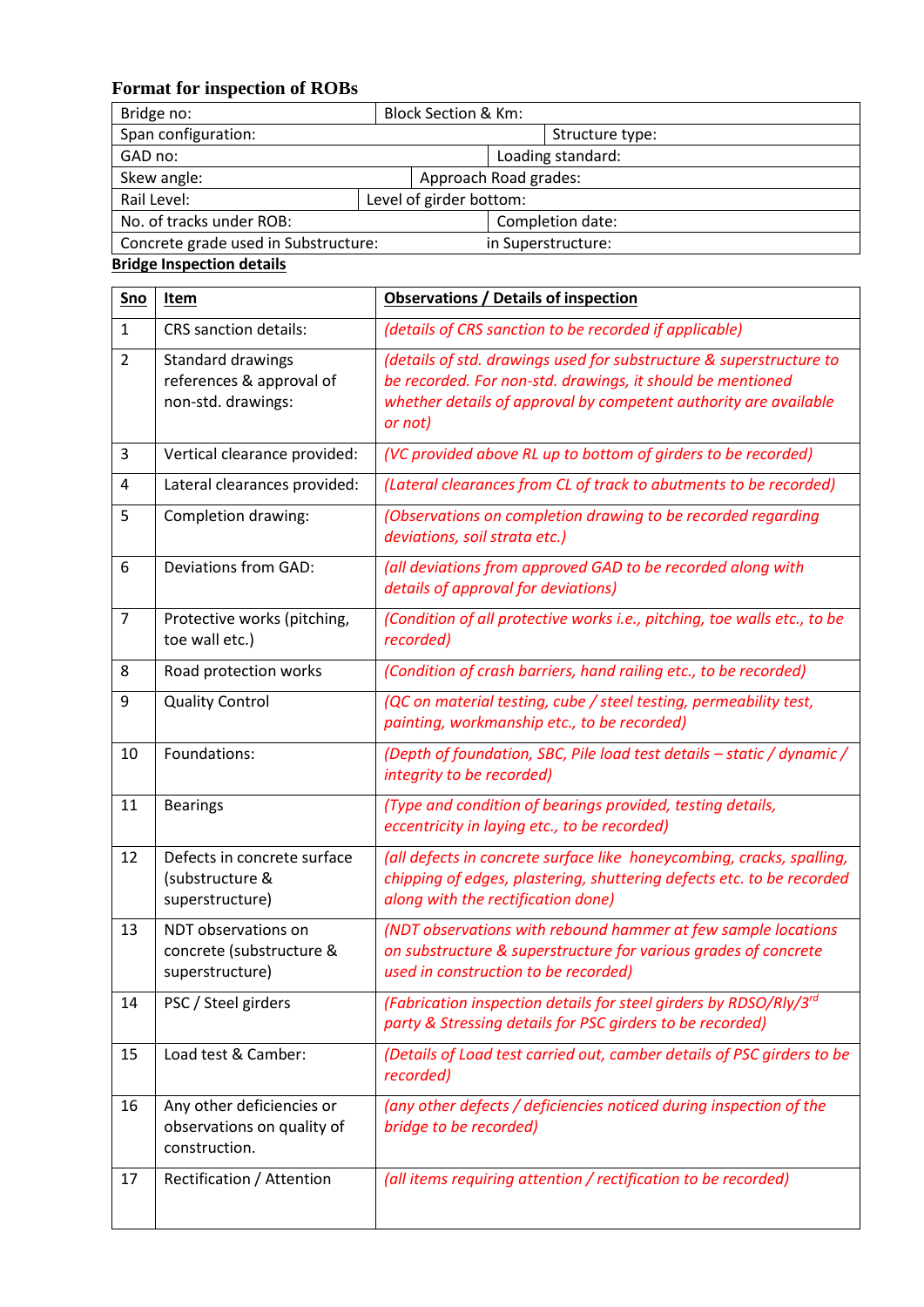## **Format for inspection of Important & Major Bridges**

| Bridge no:                           | <b>Block Section &amp; Km:</b> |                 |            |
|--------------------------------------|--------------------------------|-----------------|------------|
| Span configuration:                  |                                | Structure type: |            |
| Bridge usage type:                   | GAD no:                        |                 |            |
| Loading Standard:                    | Alignment:                     |                 | Grade:     |
| Formation level:<br>Rail Level:      |                                |                 | Bed level: |
| Exg. Bridge Span & Type:             | Completion date:               |                 |            |
| Concrete grade used in Substructure: | in Superstructure:             |                 |            |

### **Bridge Inspection details**

| Sno            | <u>Item</u>                                                                        | <b>Observations / Details of inspection</b>                                                                                                                                                                      |
|----------------|------------------------------------------------------------------------------------|------------------------------------------------------------------------------------------------------------------------------------------------------------------------------------------------------------------|
| $\mathbf{1}$   | <b>CRS</b> sanction details:                                                       | (details of CRS sanction to be recorded if applicable)                                                                                                                                                           |
| $\overline{2}$ | Standard drawings<br>references & approval of<br>non-std. drawings:                | (details of std. drawings used for substructure & superstructure to<br>be recorded. For non-std. drawings, it should be mentioned<br>whether details of approval by competent authority are available<br>or not) |
| 3              | Vertical clearance provided:                                                       | (VC provided to be recorded duly commenting on its adequacy as<br>per extant instructions and conformity with approved GAD)                                                                                      |
| 4              | Free Board provided:                                                               | (FB provided to be recorded duly commenting on its adequacy as<br>per extant instructions and conformity with approved GAD)                                                                                      |
| 5              | Completion drawing:                                                                | (Observations on completion drawing to be recorded reg.<br>deviations, soil strata, certification by field officials reg. non-<br>erodible strata for BOX etc.)                                                  |
| 6              | Deviations from GAD:                                                               | (all deviations from approved GAD to be recorded along with<br>details of approval for deviations)                                                                                                               |
| $\overline{7}$ | Protective works (Flooring,<br>pitching, curtain wall, drop<br>wall, toe wall etc. | (Provision and Condition of all protective works i.e., flooring,<br>pitching, curtain/drop walls, toe walls etc., to be recorded)                                                                                |
| 8              | <b>Track</b>                                                                       | (eccentricity of track in ballasted deck bridges, ballast cushion,<br>Sleeper spacing in steel girder bridges, condition of fittings etc., to<br>be recorded)                                                    |
| 9              | Damages to exg. Bridge<br>during construction                                      | (any damages caused to exg. Bridge during construction of new<br>bridge to be recorded along with rectification done)                                                                                            |
| 10             | Lateral restraint to ballast<br>retainers                                          | (Provision of lateral restraint over piers for slabs bridges to be<br>recorded)                                                                                                                                  |
| 11             | <b>Quality Control</b>                                                             | (QC on material testing, cube / steel testing, permeability test,<br>painting, workmanship etc., to be recorded)                                                                                                 |
| 12             | Foundations:                                                                       | (Depth of foundation, SBC, Pile load test details - static / dynamic /<br>integrity to be recorded)                                                                                                              |
| 13             | <b>Bearings</b>                                                                    | (Type and condition of bearings provided, testing details,<br>eccentricity in laying etc., to be recorded)                                                                                                       |
| 14             | Defects in concrete surface<br>(substructure &<br>superstructure)                  | (all defects in concrete surface like honeycombing, cracks, spalling,<br>chipping of edges, plastering, shuttering defects etc. to be recorded<br>along with the rectification done)                             |
| 15             | NDT observations of<br>concrete (substructure &<br>superstructure)                 | (NDT observations with rebound hammer at few sample locations<br>on substructure & superstructure for various grades of concrete<br>used in construction to be recorded)                                         |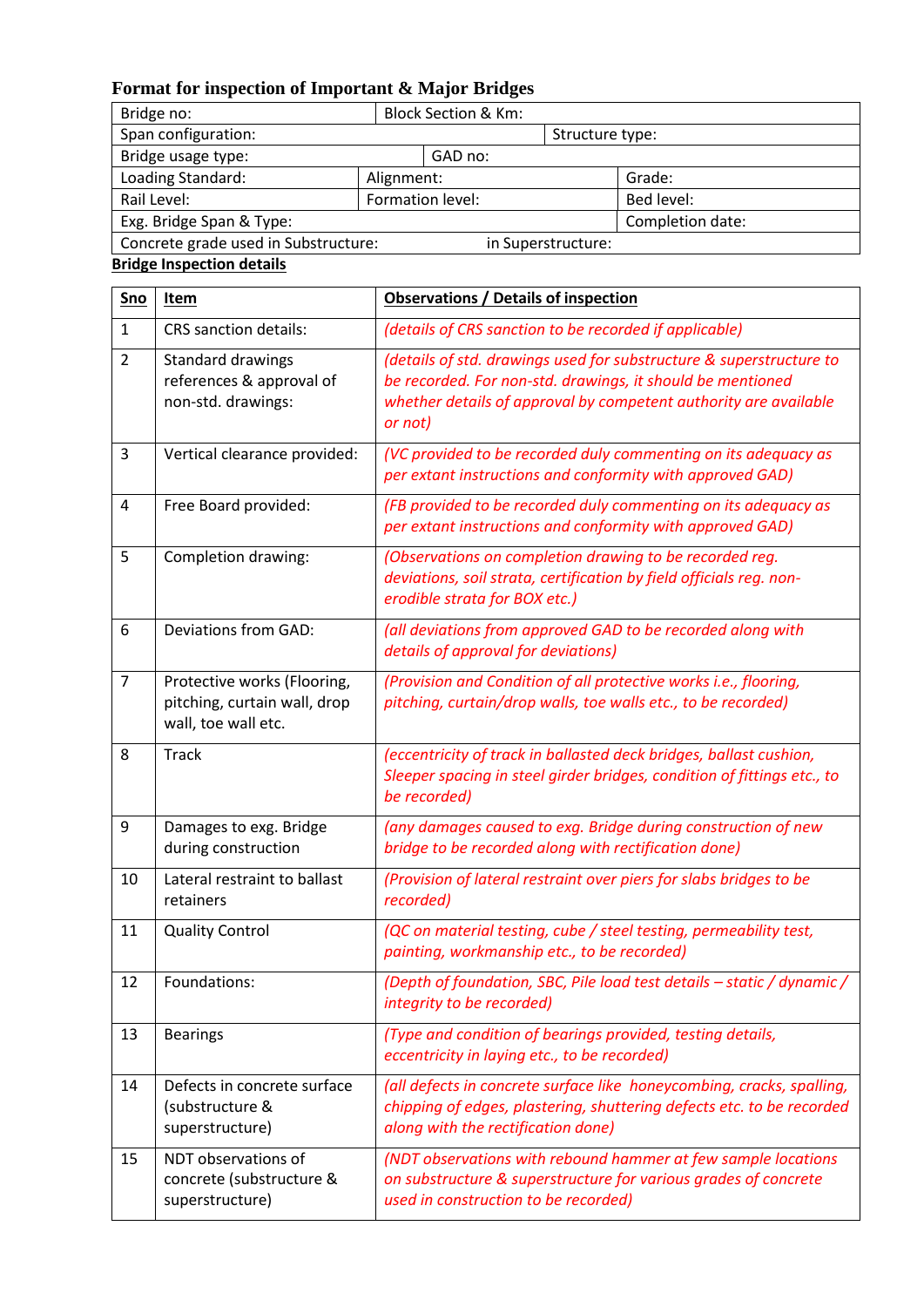| 16 | PSC / Steel girders                                                      | (Fabrication inspection details for steel girders by RDSO/Rly/3rd<br>party & Stressing details for PSC girders to be recorded)                        |
|----|--------------------------------------------------------------------------|-------------------------------------------------------------------------------------------------------------------------------------------------------|
| 17 | Load test & Camber:                                                      | (Details of Load test carried out, camber details of OWG/PSC<br>girders to be recorded)                                                               |
| 18 | Marking of HFL, DL,<br><b>Foundation details</b>                         | (Details of HFL, DL, Foundation details marked or not)                                                                                                |
| 19 | Bridge appurtenances:                                                    | (Details of bridge appurtenances provided such as Name boards,<br>Trolly/Man refuges, Pathways, Inspection ladders/ platforms etc. to<br>be recorded) |
| 20 | Any other deficiencies or<br>observations on quality of<br>construction. | (any other defects / deficiencies noticed during inspection of the<br>bridge to be recorded)                                                          |
| 21 | Rectification / Attention                                                | (all items requiring attention / rectification to be recorded)                                                                                        |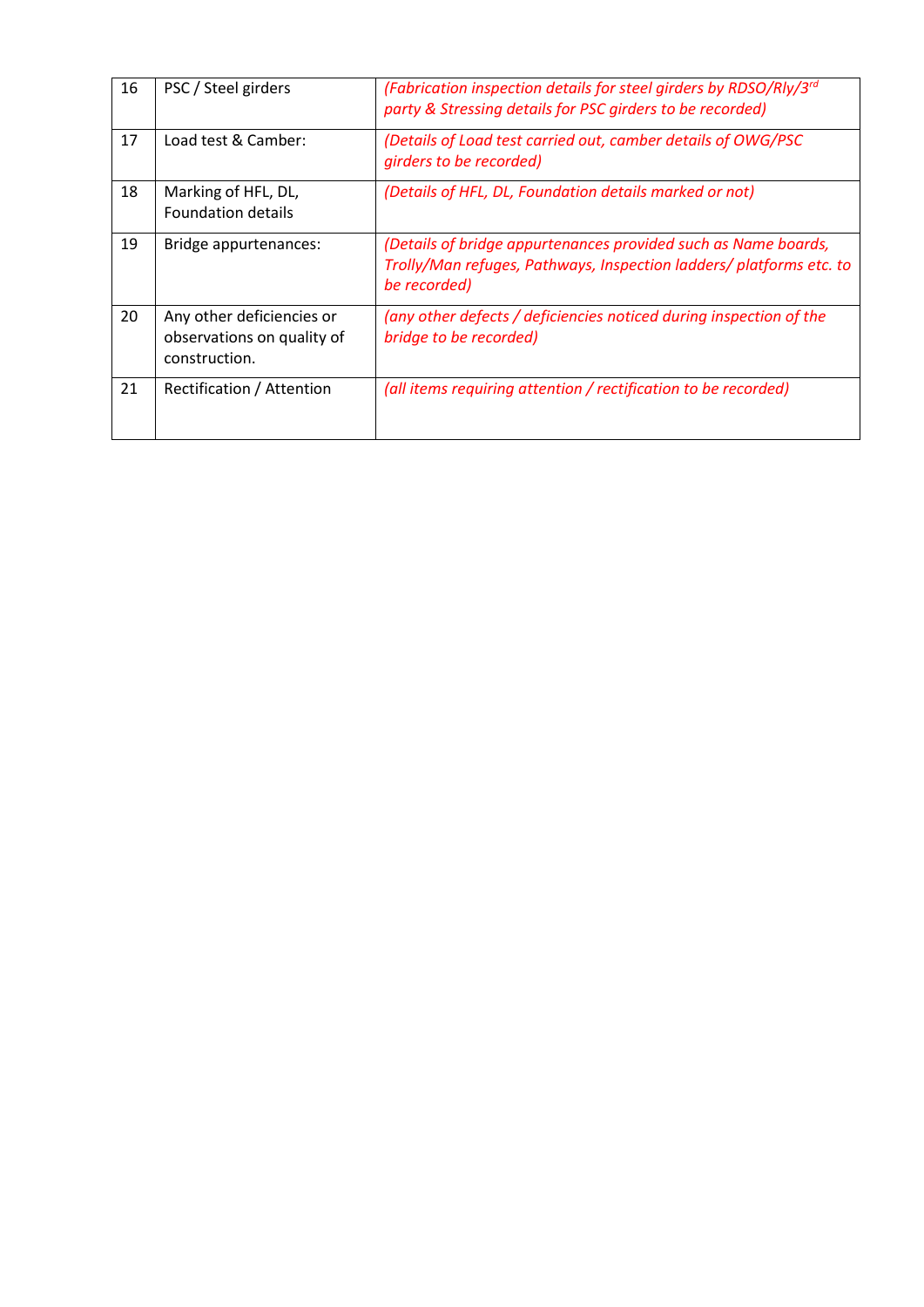# **I. Format for Railway Affecting Tanks**

| A. General                                                                                 |           |           |                       |  |                                 |          |
|--------------------------------------------------------------------------------------------|-----------|-----------|-----------------------|--|---------------------------------|----------|
| Name of Railway Affecting Tank:                                                            |           |           |                       |  |                                 |          |
| RAT ID:                                                                                    |           | Latitude: |                       |  | Longitude:                      |          |
| State:                                                                                     | District: |           | Mandal:               |  |                                 | Village: |
| Rly.Divn:                                                                                  | Sub Div:  |           | PWI section:          |  |                                 |          |
| Distance from Rly Bridge to RAT (along the course of Nallah) :                             |           |           |                       |  |                                 |          |
| Affected Railway Bridge No:                                                                |           |           | Location:             |  |                                 |          |
| Railway Section:                                                                           |           |           | <b>Block section:</b> |  |                                 |          |
| Km of Railway Bridge/Location from-to:                                                     |           |           |                       |  |                                 |          |
| Span configuration of Bridge:                                                              |           |           |                       |  | <b>Bridge Structure Type:</b>   |          |
| <b>Physical Features of Railway Affecting Tank</b><br>В.                                   |           |           |                       |  |                                 |          |
| Catchment Area (Sq.Km):                                                                    |           |           |                       |  | Capacity of Tank (Million Cum): |          |
| Lowest Bed level (m):                                                                      |           |           | Full Tank Level (m):  |  |                                 |          |
| Maximum Water level (m):                                                                   |           |           | Danger Level (m):     |  |                                 |          |
| Submerged FTL (m):                                                                         |           |           |                       |  | Submerged MWL (m):              |          |
| Level of top of dam /barrage/weir/Regulator (m):                                           |           |           |                       |  |                                 |          |
| Maximum height of Dam/ Barrage/Weir/Regulator (m):                                         |           |           |                       |  |                                 |          |
| Length of dam /barrage/weir/Regulator (m):                                                 |           |           |                       |  |                                 |          |
| Top width of bund (m):                                                                     |           |           | Top bund level (m):   |  |                                 |          |
| <b>Bund slope Upstream:</b>                                                                |           |           |                       |  | <b>Bund slope Downstream:</b>   |          |
| Are there any Tanks in the catchment of this tank?                                         |           |           | (Yes/no)              |  |                                 |          |
| Are these tanks classified as RATs:                                                        |           |           |                       |  |                                 |          |
| Name and details of these tanks (Tank / RAT ID Nos):                                       |           |           |                       |  |                                 |          |
|                                                                                            |           |           |                       |  |                                 |          |
| Number of surplus weirs:                                                                   |           |           |                       |  |                                 |          |
| Type and Details of Surplus weirs:                                                         |           |           |                       |  |                                 |          |
| Design discharge of these weirs (Cumecs):                                                  |           |           |                       |  |                                 |          |
| Details of sluices / penstocks and its locations:                                          |           |           |                       |  |                                 |          |
|                                                                                            |           |           |                       |  |                                 |          |
| Design discharge of sluices / penstocks working at a time (Cumecs):                        |           |           |                       |  |                                 |          |
| Final combined discharge at Rly Bridge site excluding losses from weir / sluices (Cumecs): |           |           |                       |  |                                 |          |
| Additional details if any:                                                                 |           |           |                       |  |                                 |          |
| Remarks if any:                                                                            |           |           |                       |  |                                 |          |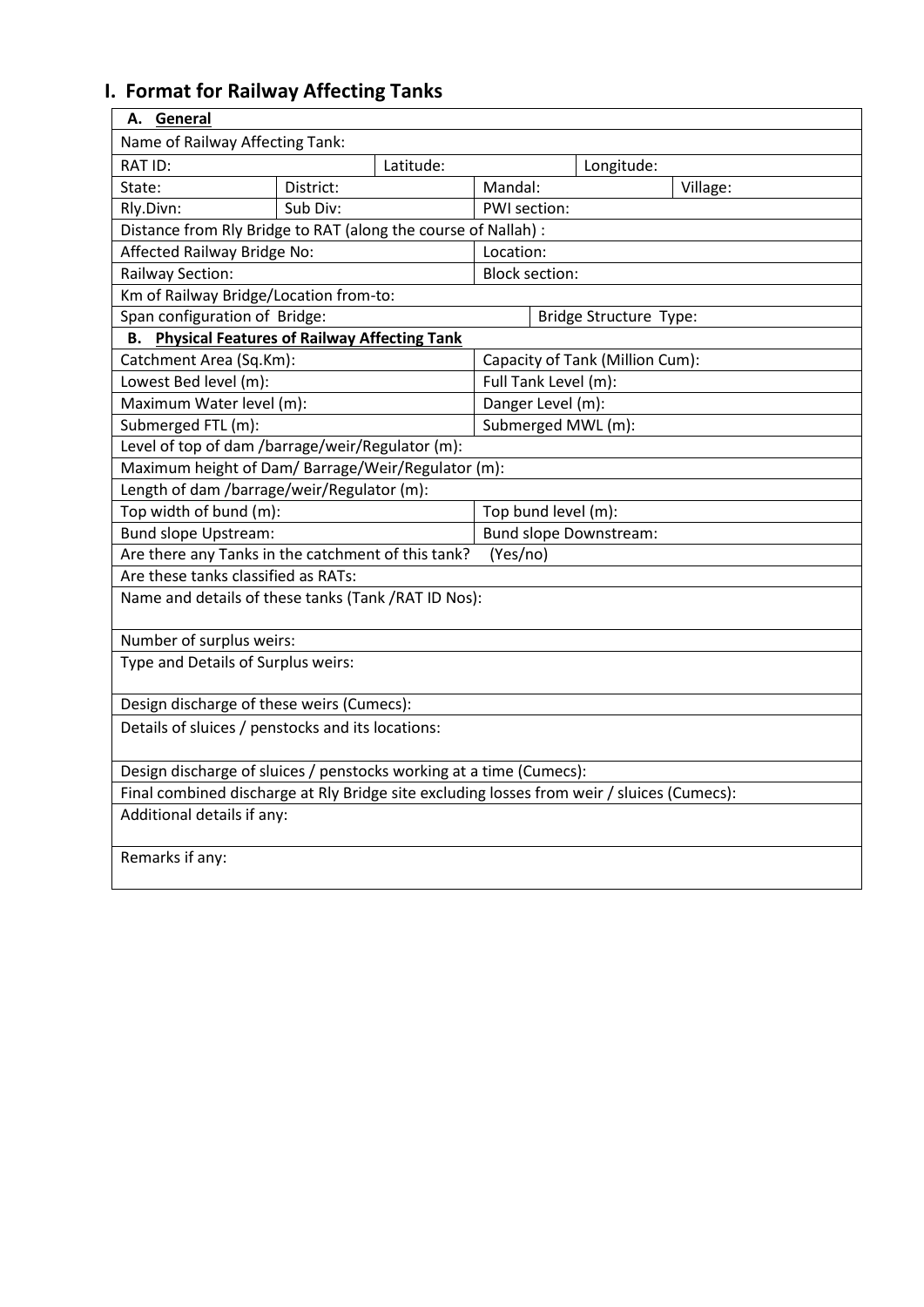### **II. Format for Railway Affecting Work: Canal Crossing with / without head works & Approach Banks**

| A. General                                                     |                        |           |              |                               |            |          |
|----------------------------------------------------------------|------------------------|-----------|--------------|-------------------------------|------------|----------|
| Name of Railway Affecting Work:                                |                        |           |              |                               |            |          |
| RAW ID:                                                        |                        | Latitude: |              |                               | Longitude: |          |
| State:                                                         | District:              |           | Mandal:      |                               |            | Village: |
| Rly.Divn:                                                      | Sub Div:               |           | PWI section: |                               |            |          |
| Distance from Rly Bridge to RAW (along the course of Nallah) : |                        |           |              |                               |            |          |
| Affected Railway Bridge No:                                    |                        |           | Location:    |                               |            |          |
| Railway Section:                                               |                        |           |              | <b>Block section:</b>         |            |          |
| Km of Railway Bridge/Location from-to:                         |                        |           |              |                               |            |          |
| Span configuration of Bridge:                                  |                        |           |              | <b>Bridge Structure Type:</b> |            |          |
| A. Physical Features of Railway Affecting work:                |                        |           |              |                               |            |          |
| Name of Canal Crossing:                                        |                        |           |              |                               |            |          |
| Reason for considering Railway affecting:                      |                        |           |              |                               |            |          |
|                                                                |                        |           |              |                               |            |          |
| Discharge (Cumecs):                                            |                        |           |              |                               |            |          |
| Bed level of Canal (m):                                        |                        |           |              |                               |            |          |
| Danger level (m):                                              |                        |           |              |                               |            |          |
| Top level of canal bund on U/S side (m):                       |                        |           |              |                               |            |          |
| Ground level (m):                                              |                        |           |              |                               |            |          |
|                                                                | Type of overflow weir: |           |              |                               |            |          |
| Length of overflow weir (m):                                   |                        |           |              |                               |            |          |
| Design discharge of overflow weir (Cumecs):                    |                        |           |              |                               |            |          |
| Additional details if any:                                     |                        |           |              |                               |            |          |
| Remarks if any:                                                |                        |           |              |                               |            |          |
|                                                                |                        |           |              |                               |            |          |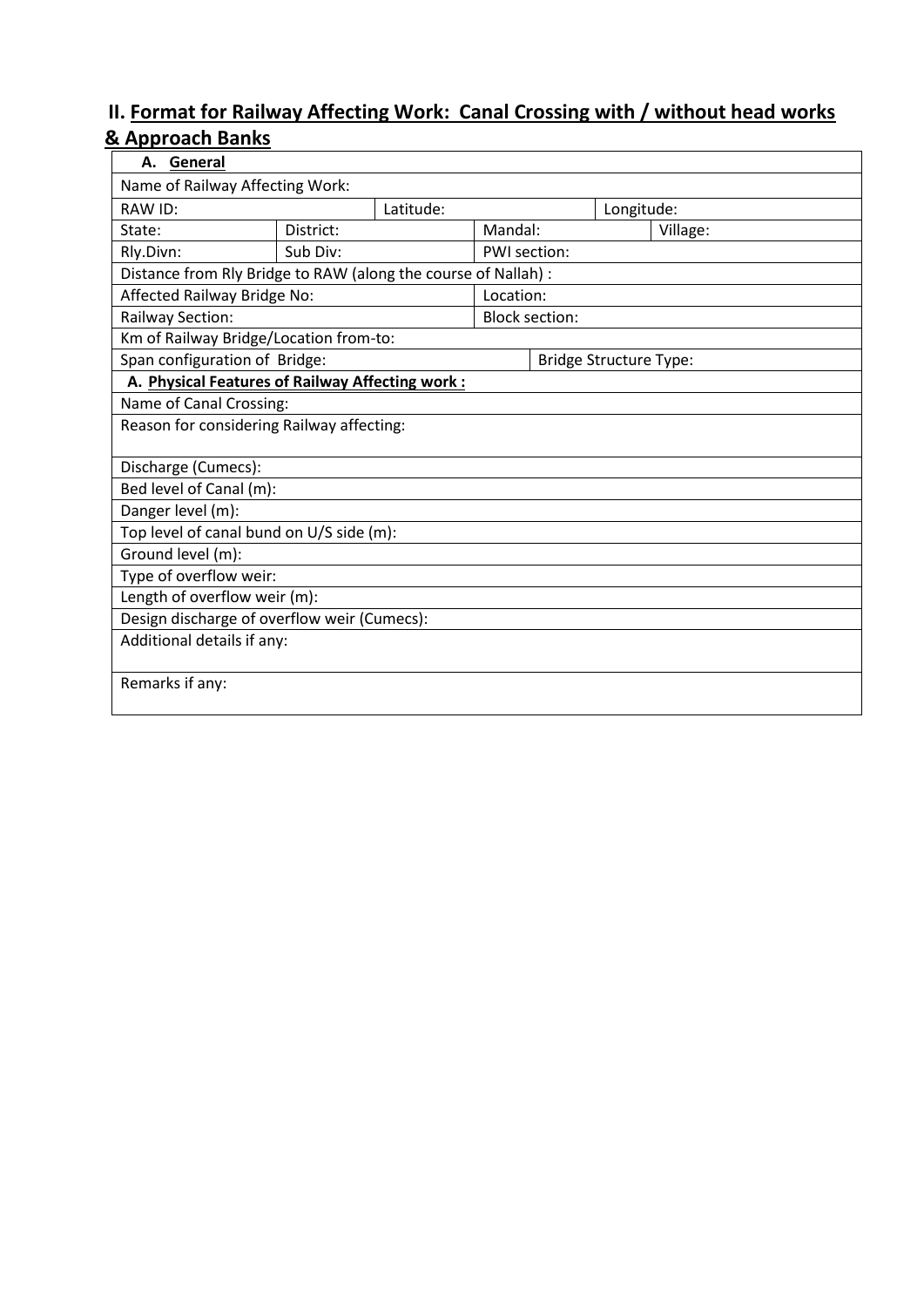# **III. Format for Railway Affecting Work : Canals running parallel to Rly track**

| A. General                                                                      |           |  |  |                               |  |          |  |
|---------------------------------------------------------------------------------|-----------|--|--|-------------------------------|--|----------|--|
| Name of Railway Affecting Work:                                                 |           |  |  |                               |  |          |  |
| <b>RAW ID:</b>                                                                  | Latitude: |  |  | Longitude:                    |  |          |  |
| State:                                                                          | District: |  |  | Mandal:                       |  | Village: |  |
| Rly.Divn:                                                                       | Sub Div:  |  |  | PWI section:                  |  |          |  |
| Distance from Rly Bridge to RAW (along the course of Nallah) :                  |           |  |  |                               |  |          |  |
| Affected Railway Bridge No:                                                     |           |  |  | Location:                     |  |          |  |
| Railway Section:                                                                |           |  |  | <b>Block section:</b>         |  |          |  |
| Km of Railway Bridge/Location from-to:                                          |           |  |  |                               |  |          |  |
| Span configuration of Bridge:                                                   |           |  |  | <b>Bridge Structure Type:</b> |  |          |  |
| <b>Physical Features of Railway Affecting work:</b><br><b>B.</b>                |           |  |  |                               |  |          |  |
| Name of Canal running parallel or oblique:                                      |           |  |  |                               |  |          |  |
| Reason for considering Railway affecting:                                       |           |  |  |                               |  |          |  |
|                                                                                 |           |  |  |                               |  |          |  |
| Distance from Rly track to nearest location of Canal and corresponding Rly Km:  |           |  |  |                               |  |          |  |
|                                                                                 |           |  |  |                               |  |          |  |
| Distance from Rly track to farthest location of Canal and corresponding Rly Km: |           |  |  |                               |  |          |  |
| Discharge (Cumecs):                                                             |           |  |  |                               |  |          |  |
| Bed level of Canal (m):                                                         |           |  |  |                               |  |          |  |
| Danger level (m):                                                               |           |  |  |                               |  |          |  |
| Top level of canal bund on U/S side (m):                                        |           |  |  |                               |  |          |  |
| Ground level (m):                                                               |           |  |  |                               |  |          |  |
| Type of overflow weir:                                                          |           |  |  |                               |  |          |  |
| Length of overflow weir (m):                                                    |           |  |  |                               |  |          |  |
| Design discharge of overflow weir (Cumecs):                                     |           |  |  |                               |  |          |  |
| Additional details if any:                                                      |           |  |  |                               |  |          |  |
| Remarks if any:                                                                 |           |  |  |                               |  |          |  |
|                                                                                 |           |  |  |                               |  |          |  |